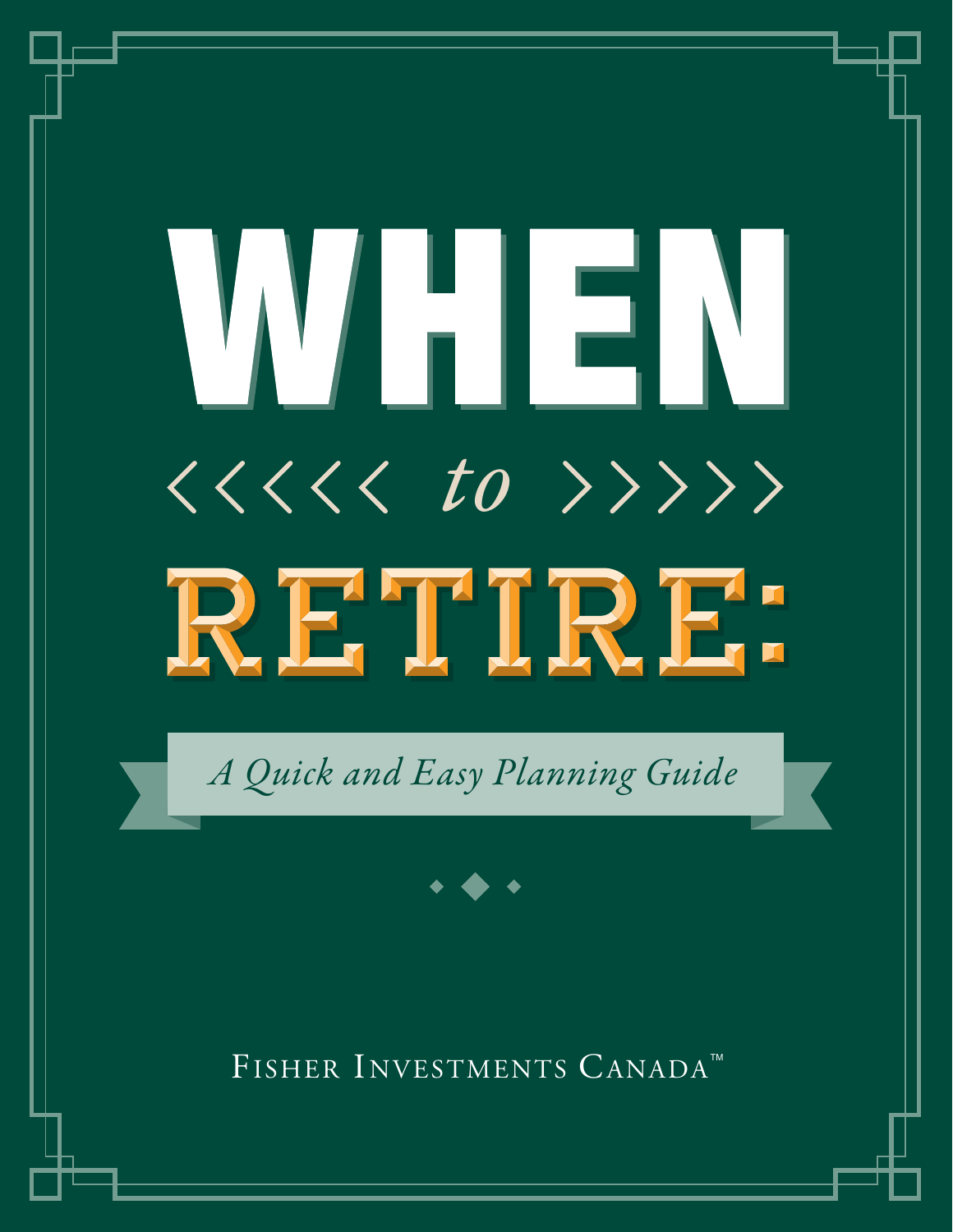Fisher Asset Management, LLC does business under this name in Ontario and Newfoundland & Labrador. In all other provinces, Fisher Asset Management, LLC does business as Fisher Investments Canada and as Fisher Investments.

Investing in financial markets involves the risk of loss and there is no guarantee that all or any capital invested will be repaid. Past performance is no guarantee of future returns. The value of investments and the income from them will fluctuate with world financial markets and international currency exchange rates.

This document constitutes the general views of Fisher Investments Canada and should not be regarded as personalised investment or tax advice or as a representation of its performance or that of its clients. No assurances are made that Fisher Investments Canada will continue to hold these views, which may change at any time based on new information, analysis or reconsideration. In addition, no assurances are made regarding the accuracy of any forecast made herein. Not all past forecasts have been, nor future forecasts will be, as accurate as any contained herein.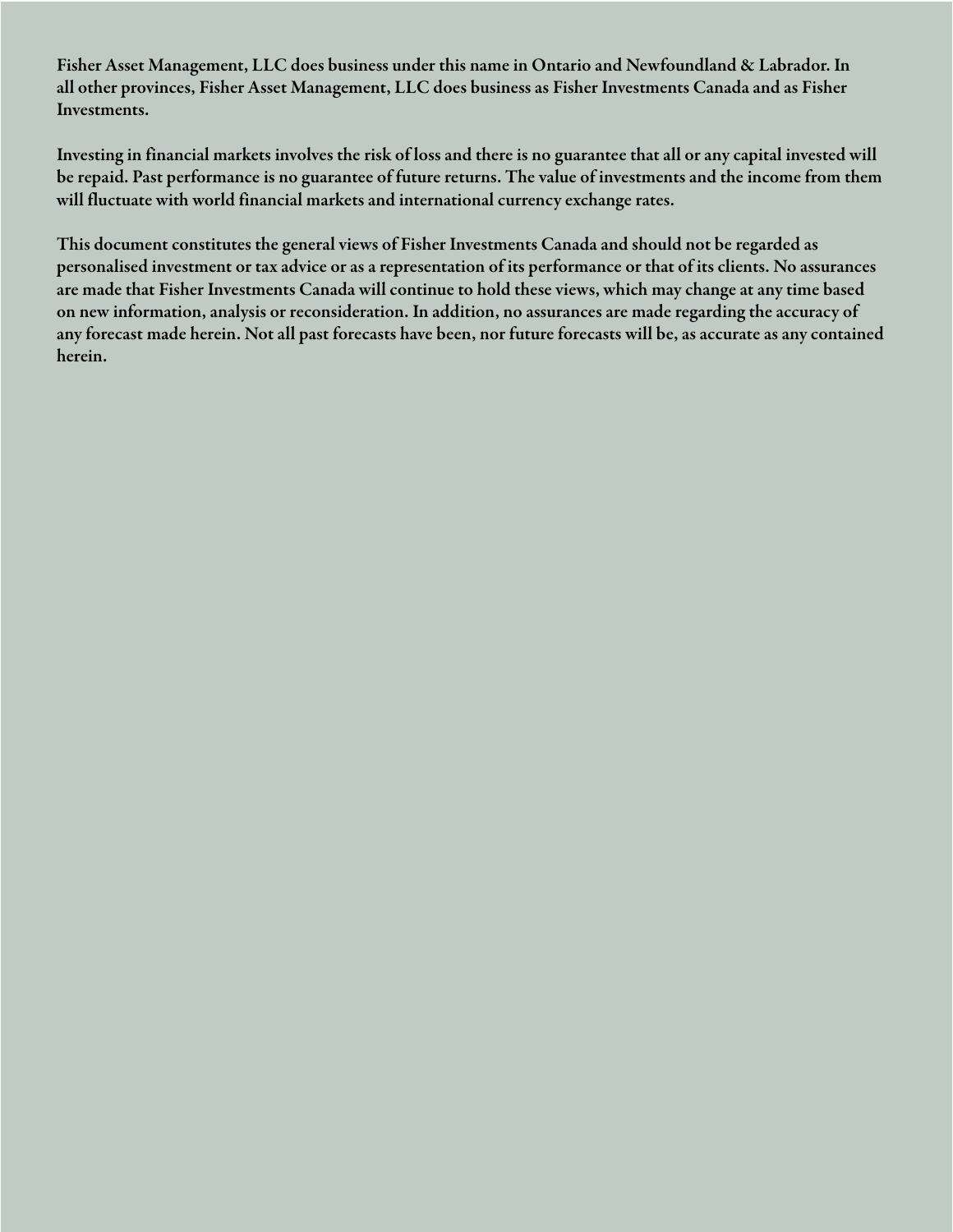# When to Retire: A Quick and Easy Planning Guide

How many times have you wondered, "*When will I be able to retire?*" Maybe you're early in your career and you haven't thought about retirement much, or maybe retirement is right around the corner and you're simply waiting for the right time to take the next step. No matter your age or where you are in your career, the time to think about your retirement is now.

How much money do you need to retire? \$500,000? \$1,000,000? Can you retire at 55? Or will you need to work until you're 75? How much cash flow will you need from your portfolio once you retire? These are all important considerations as you plan for retirement.

To determine when you're prepared to retire, we believe it's helpful to start by asking the question: *What will my retirement look like?* Specifically, think about your goals and objectives in retirement. Then you can ask: *What will my retirement cost, and how will I pay for it?* For example, if you want to maintain your current standard of living in retirement, you may need a larger nest egg. Or, if you plan to spend less in retirement and your investment time horizon is shorter, you may have less need to save and might be ready to retire sooner. It is essential to consider your projected income and expenses. Next, ask: *How should I invest for retirement?* Based on your goals and situation, you can determine an appropriate asset allocation, portfolio benchmark and level of cash flow your portfolio might be able to support. Once you answer these initial questions, you should be better prepared to answer the question: *When can I retire?* This guide is designed to help you answer these questions and develop a basic plan to help you achieve your retirement goals.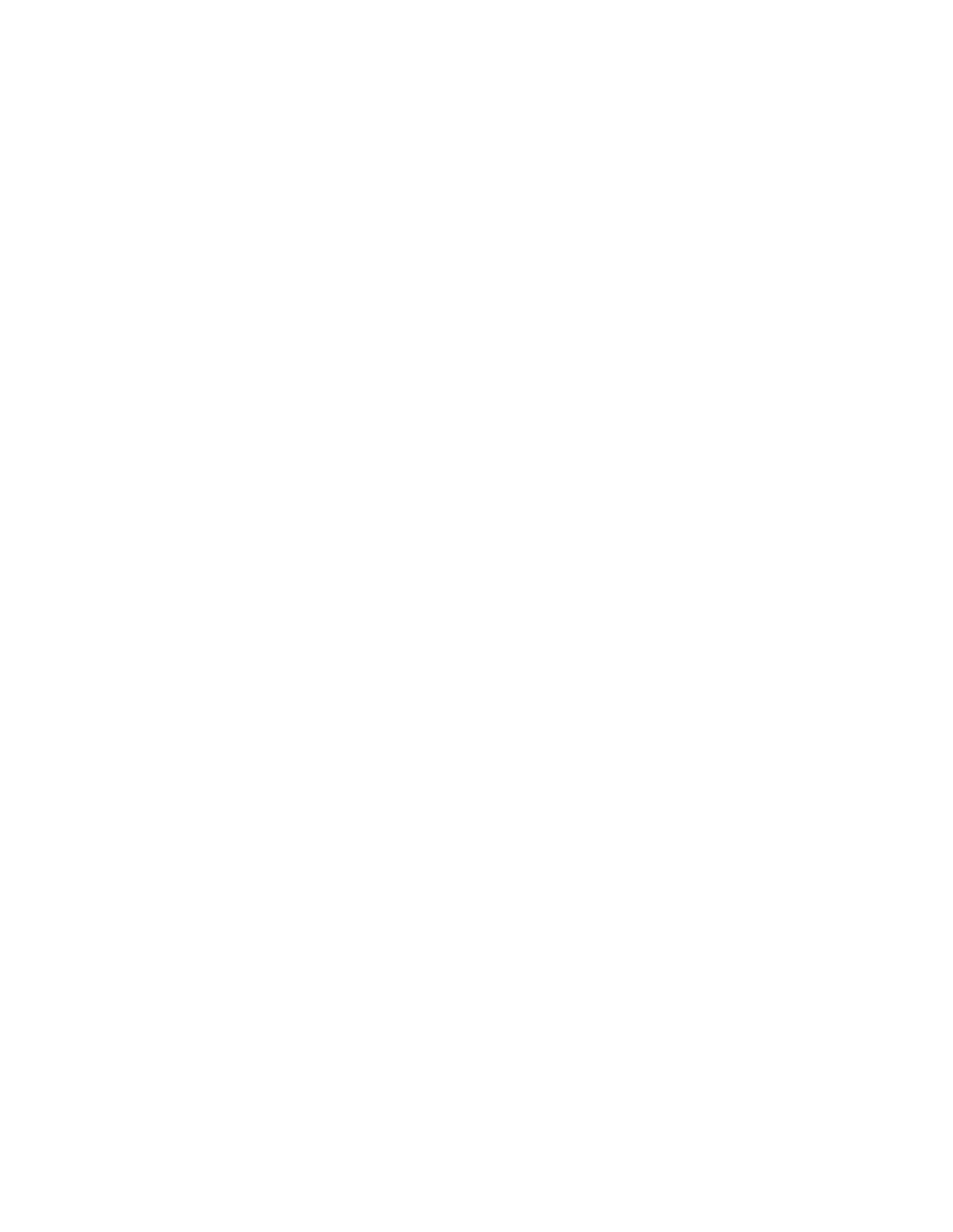#### **1. WHAT WILL MY RETIREMENT LOOK LIKE?**

#### **Goals and Objectives**

The first step to determine when you can retire is identifying your goals. From a financial perspective, we've found many investors preparing for retirement aim to achieve one (or more) of the following goals:

**Avoid running out of money:** For many, their number one retirement fear is running out of money and their number one goal is to avoid that painful situation. Being forced to ask your children for help or needing to go back to work are not desirable options for most retirees. Many people think the key to not running out of money is low-volatility investments, such as Canada Government bonds. But such investments may not be consistent with your long-term investing goals.

**Maintain or improve your lifestyle:** Most people have worked hard for their retirement and want to enjoy it. As such, a common goal for many of our clients is to maintain—or even improve—their lifestyle during retirement. This involves growing retirement income at or above the rate of inflation to maintain purchasing power over time.

**Increase your wealth:** Some people are able to enjoy the retirement lifestyle of their choice with no fear of running out of money. These fortunate individuals may seek to grow their wealth over the longer term, typically for legacy—whether for children, grandchildren or charity. Unsurprisingly, many people with this goal take a growth-oriented approach to investing.

**Spend every cent:** This isn't a typical goal among our clients, but there are some people who think success is spending all of their money before they die. This can be a risky proposition: There's no way to know exactly how long your retirement will last, and people who attempt this may find themselves out of money sooner than they think.

| <b>Goals</b>                     | <b>Objectives</b>                                                                            |
|----------------------------------|----------------------------------------------------------------------------------------------|
| Increase Wealth                  | Grow the portfolio beyond inflation without a specific target.                               |
| <b>Maintain Purchasing Power</b> | Grow the portfolio at least as much as inflation.                                            |
| Provide for Retirement           | Distribute \$7,000 monthly, adjusted for inflation, for as long as my partner and I<br>live. |
| Leave Legacy for Heirs           | Grow the portfolio to \$5,000,000 by the time I pass.                                        |

#### **Sample Goals and Objectives**



**Determining the goals most important to you is a great first step. You can't figure out a target retirement date if you don't know what you want to do once you get there.**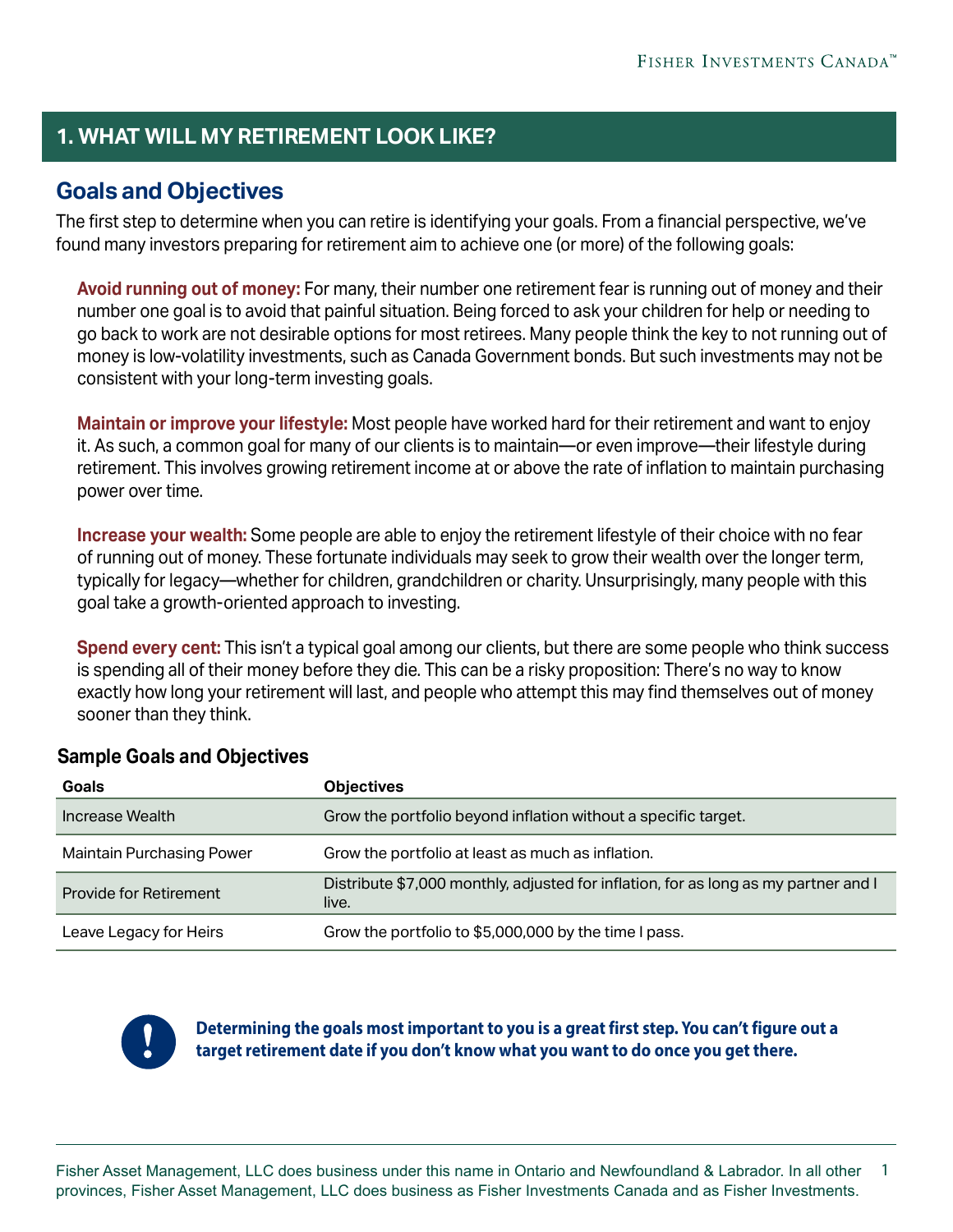#### **Time Horizon**

Next, you'll need to think about your time horizon—that is, how long you need your money to work for you. Your time horizon is a major determinant of your total retirement cost, and it's often overlooked or underestimated. Most folks will live longer than they think they will.

The following chart shows total life expectancies for Canadians, based on current age. We believe these projections likely underestimate how long people actually will live, given ongoing medical advancements. These are also projections of average life expectancy—planning for the average may not be sufficient, since many people in each bracket will live even longer. Factors such as current health and heredity also can cause individual life expectancies to vary widely.

| <b>Current</b><br>Age | Life<br>Expectancy | <b>Current</b><br>Age | Life<br>Expectancy | <b>Current</b><br>Age | Life<br>Expectancy | <b>Current</b><br>Age | Life<br>Expectancy |
|-----------------------|--------------------|-----------------------|--------------------|-----------------------|--------------------|-----------------------|--------------------|
| 51                    | 84                 | 61                    | 85                 | 71                    | 87                 | 81                    | 91                 |
| 52                    | 84                 | 62                    | 85                 | 72                    | 88                 | 82                    | 91                 |
| 53                    | 84                 | 63                    | 86                 | 73                    | 88                 | 83                    | 91                 |
| 54                    | 84                 | 64                    | 86                 | 74                    | 88                 | 84                    | 92                 |
| 55                    | 85                 | 65                    | 86                 | 75                    | 88                 | 85                    | 92                 |
| 56                    | 85                 | 66                    | 86                 | 76                    | 89                 | 86                    | 93                 |
| 57                    | 85                 | 67                    | 86                 | 77                    | 89                 | 87                    | 93                 |
| 58                    | 85                 | 68                    | 87                 | 78                    | 89                 | 88                    | 94                 |
| 59                    | 85                 | 69                    | 87                 | 79                    | 90                 | 89                    | 94                 |
| 60                    | 85                 | 70                    | 87                 | 80                    | 90                 | 90                    | 95                 |

# **Average Life Expectancy\* Exhibit 1: Average Life Expectancy**

*Source: Statistics Canada, as of 25/01/2021. Life expectancy, all provinces except Prince Edward Island, 2017 - 2019. <https://www150.statcan.gc.ca/n1/en/type/data?MM=1>.*



**Your time horizon may be much longer than you realize. Prepare to live longer than you expect and make sure you have enough money to maintain your desired lifestyle.**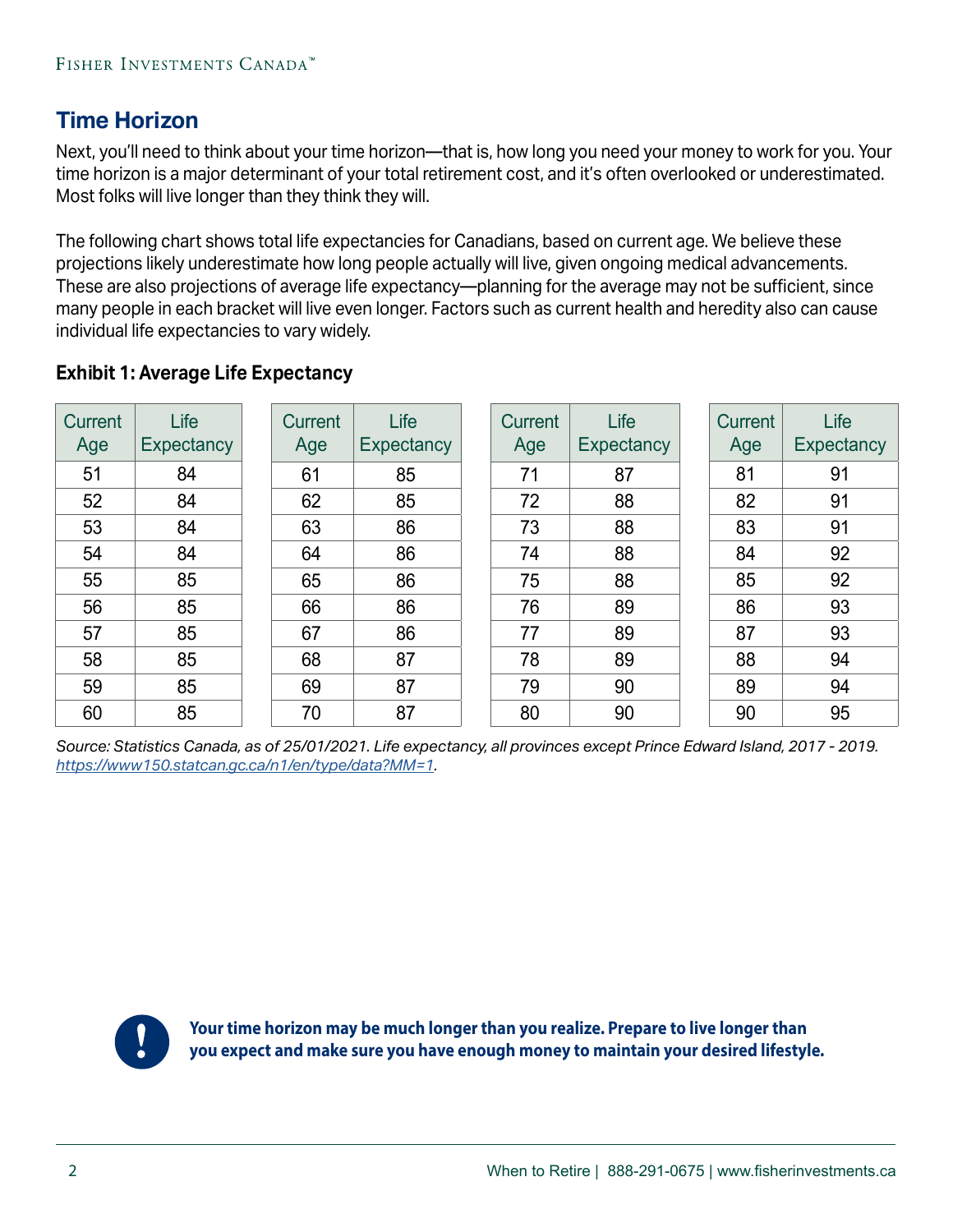#### **2. WHAT WILL MY RETIREMENT COST, AND HOW WILL I PAY FOR IT?**

#### **Retirement Income and Expenses**

Once you understand your goals and time horizon, you can estimate your expected retirement income and expenses.

#### **Non-investment Income**

**Salary:** Will you work at all in retirement? If so, you'll need to estimate how much salary you can expect. For purposes of estimating your income here, don't count money you make from a business investment or partnership; just consider direct financial compensation from your employer to you.

**Corporate Pension:** If your employer offers a pension, you should determine how much you can expect to receive on a regular basis. Will it increase or decrease over time? Note, RRSPs (Registered Retirement Savings Plan) and RRIFs (Registered Retirement Income Fund) are not pension plans. Rather, they are accounts that hold securities you've invested in over the years and can draw from in retirement.

**Canada Pension Plan (CPP) or Quebec Pension Plan (QPP):** If you've started collecting from CPP/QPP, you likely are familiar with how much to expect. If you haven't started collecting yet, you'll want to determine the age you want to start receiving benefits and how much you should expect monthly. The Government of Canada's website has a [free calculator](https://srv111.services.gc.ca/GeneralInformation/Index) you can use to estimate your future payments.\*

**Business and Real Estate:** If you maintain an interest in a business or investment property, this could produce non-investment income. When calculating how much to expect, remember these sources of income might be more susceptible to market conditions than a guaranteed pension.

#### **Non-discretionary Spending**

This is the spending you don't have a lot of control over. There may be some wiggle room, but for the most part you can't avoid these costs.

**Living Expenses:** Day-to-day, how much does it cost to maintain your lifestyle? You'll want to consider everything from groceries to gas to the heating bill. If you aren't planning on relocating in retirement, you likely already have a good sense of these expenses.

**Debt:** This can be credit card debt, your mortgage or car loans. Anything you owe needs to be accounted for when mapping out your expenses, because you'll have to continue to pay down the principal and make periodic interest payments.

**Taxes:** Though the types of taxes you pay and the overall amount may change when you retire, the government certainly still wants its cut. You'll want to set aside money to settle your annual tax bill.

**Insurance:** You'll also need to account for insurance payments for things like long-term care and any emergencies that might require sizable payments on short notice.

*\*Source: Government of Canada, as of 04/01/2021. https://srv111.services.gc.ca/GeneralInformation/Index.*

Fisher Asset Management, LLC does business under this name in Ontario and Newfoundland & Labrador. In all other 3 provinces, Fisher Asset Management, LLC does business as Fisher Investments Canada and as Fisher Investments.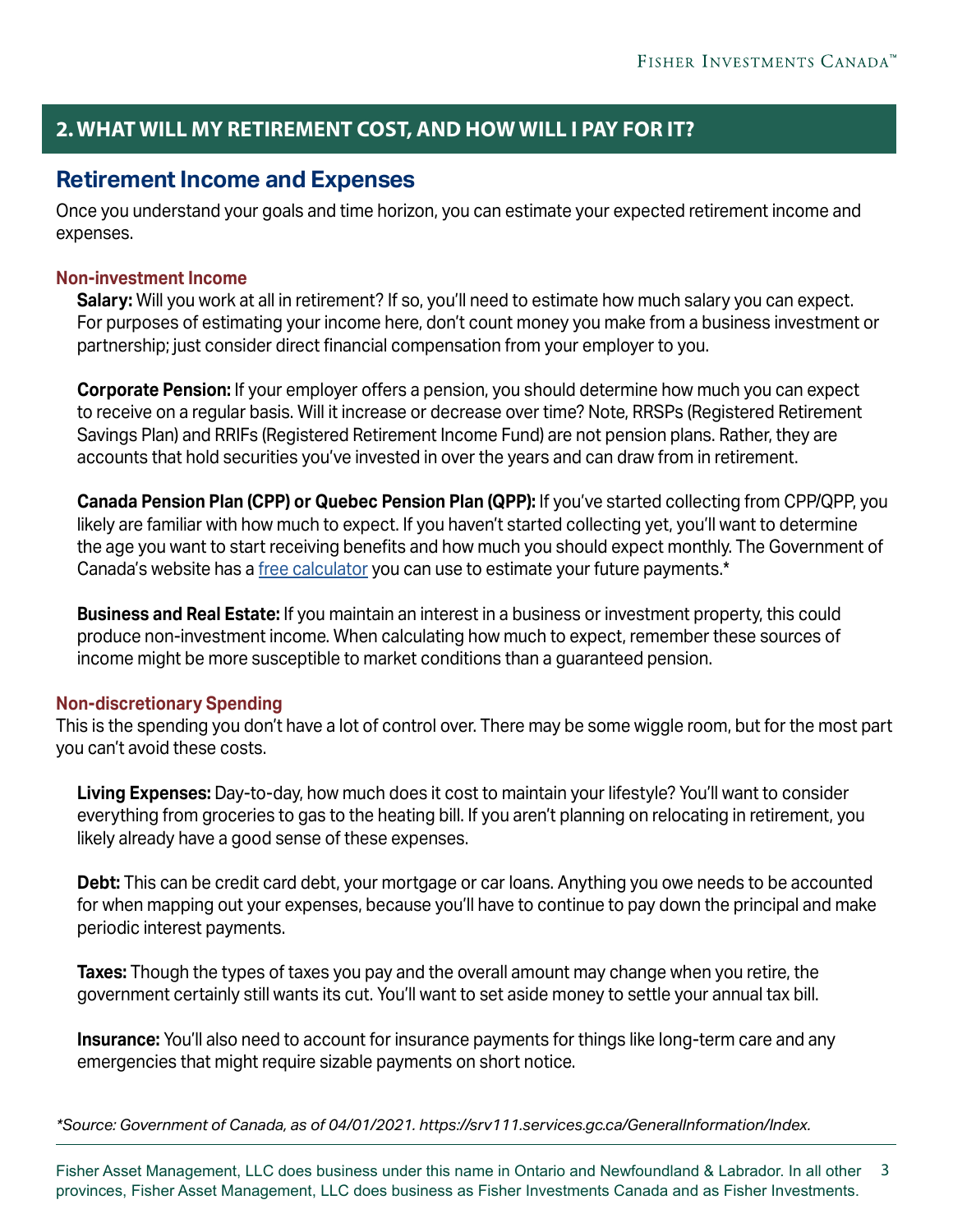#### **Discretionary Spending**

Once you've identified your basic living expenses, you need to account for discretionary spending. Discretionary spending is subject to your personal situation. You may think of cable TV as a luxury, but golf as an essential, non- discretionary expense. These are just examples, but the takeaway is, if you have a hobby or other expense you can't imagine living without, you'll need to include it in your non-discretionary expenses. Below are some of the more common discretionary items in retirees' budgets:

**Travel:** Many people look forward to traveling in retirement. This could include visiting the grandkids or more elaborate trips overseas. If you've been thinking about all the places you might want to visit when you're retired, you'll need to budget for it today.

**Hobbies:** Retirement is a great time to rekindle old hobbies or pick up new ones. Ready to finally get your fly casting down or finish researching your family history? Hobbies almost always incur some costs, even if many are small.

**Luxuries:** This is somewhat subject to your own budget and definition of luxury. But whether you enjoy fine wines or simply having coffee out every morning, you'll need to factor non-essential purchases into your expenses.

**Children and Grandchildren:** For many, this last category includes aspects of all the others. Spending time with your family could involve travel, require luxury purchases and be your favorite hobby. If you need a generous budget to make children and grandchildren a focus in your retirement, you'll need to think about how much cash flow you'll need to support it.

#### **Inflation**

Another factor many forget to include when estimating future income and expenses is inflation. Inflation is insidious. It decreases purchasing power over time and erodes real savings and investment returns. Many fail to realize how much impact inflation can have. Since 1914, inflation has averaged about 3% a year.\* If that average inflation rate continues in the future, a person who currently requires \$50,000 to cover annual living expenses would need approximately \$90,000 in 20 years and about \$120,000 in 30 years just to maintain the same purchasing power.

*\*Source: Statistics Canada, as of 21/09/2020. Average annual consumer price index (CPI) growth rate of 3.12%, 1914 - 2019.*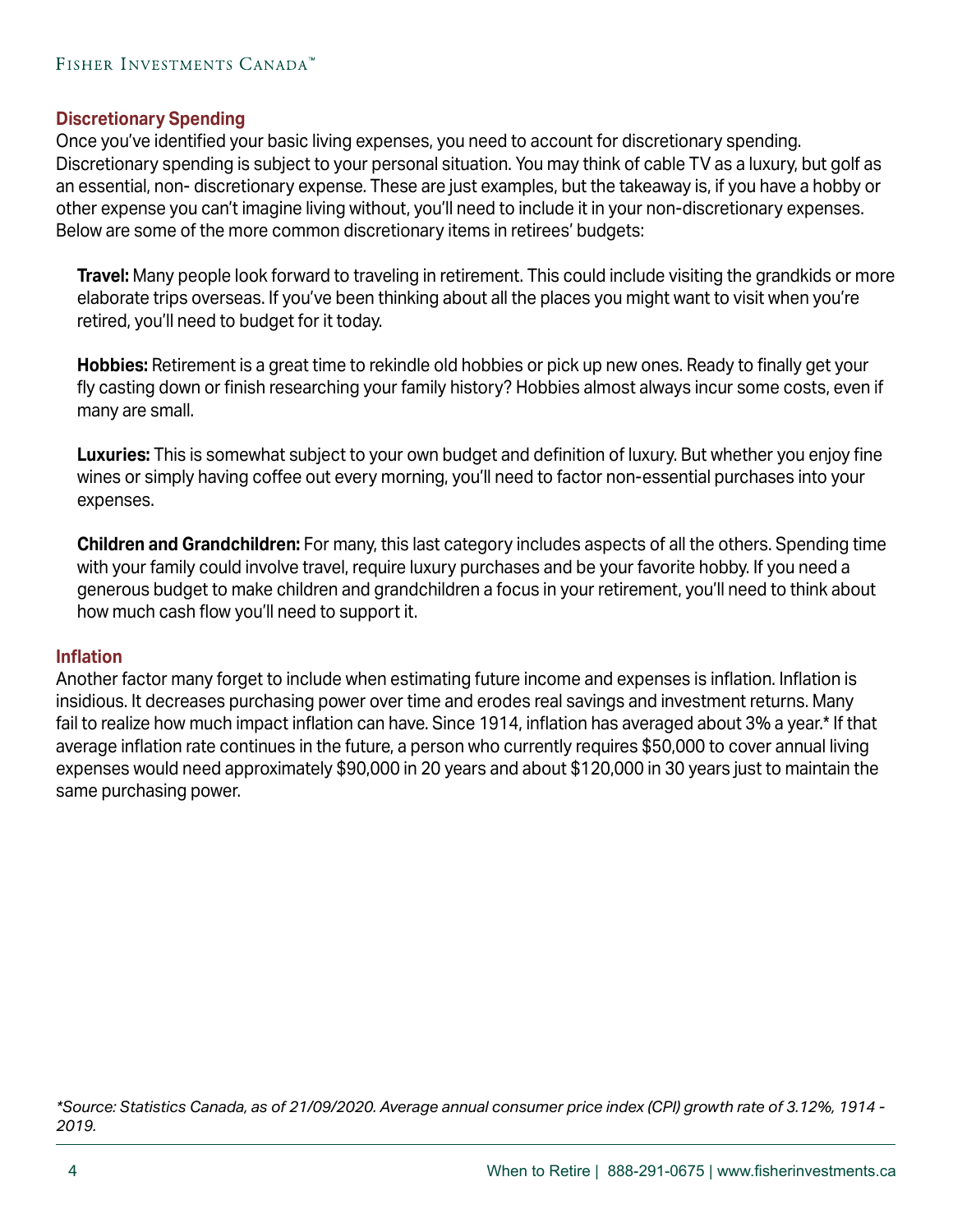### **Determining What You Need From Your Portfolio**

Now that you've determined what your expenses are likely to be and how much non-investment income to expect, the worksheet below can help you put it all together. You also can recreate the following worksheet in a spreadsheet program like Microsoft Excel® or find free templates on the internet. This is just a starting point feel free to make it as detailed as necessary.

| <b>INCOME</b>        |                                             | % of Total |
|----------------------|---------------------------------------------|------------|
|                      | Non-investment Income                       |            |
|                      | Salary                                      | \$<br>$\%$ |
|                      | <b>Corporate Pension</b>                    | \$<br>$\%$ |
|                      | Canada Pension Plan (CPP)                   | \$<br>$\%$ |
|                      | <b>Business and Real Estate</b>             | \$<br>$\%$ |
|                      | Other                                       | \$<br>$\%$ |
| <b>TOTAL INCOME:</b> |                                             | \$<br>$\%$ |
| <b>EXPENSES</b>      |                                             | % of Total |
|                      | <b>Non-discretionary Spending</b>           |            |
|                      | <b>Basic Living</b>                         | \$<br>$\%$ |
|                      | Mortgage                                    | \$<br>$\%$ |
|                      | <b>Credit Card Debt</b>                     | \$<br>$\%$ |
|                      | <b>Taxes</b>                                | \$<br>$\%$ |
|                      | Insurance                                   | \$<br>$\%$ |
|                      | <b>Non-discretionary Subtotal</b>           | \$<br>$\%$ |
|                      | <b>Discretionary Spending</b>               |            |
|                      | <b>Travel</b>                               | \$<br>$\%$ |
|                      | Hobbies                                     | \$<br>$\%$ |
|                      | Luxuries                                    | \$<br>$\%$ |
|                      | Gifts to Family/Charity                     | \$<br>$\%$ |
|                      | Other                                       | \$<br>$\%$ |
|                      | <b>Discretionary Subtotal</b>               | \$<br>$\%$ |
|                      |                                             |            |
|                      | <b>TOTAL EXPENSES:</b> (add both Subtotals) | \$<br>%    |
|                      |                                             |            |

Fisher Asset Management, LLC does business under this name in Ontario and Newfoundland & Labrador. In all other 5 provinces, Fisher Asset Management, LLC does business as Fisher Investments Canada and as Fisher Investments.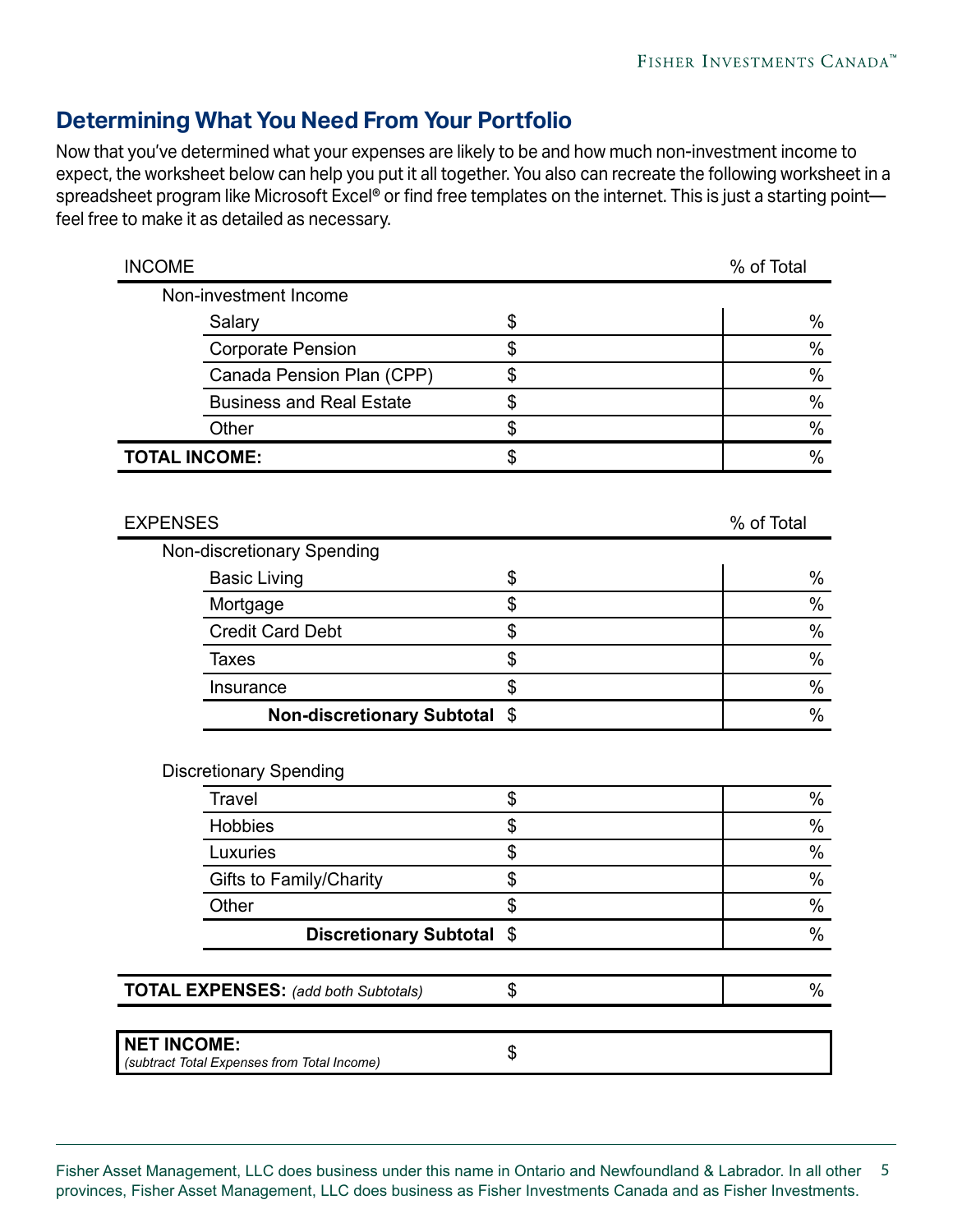#### **3. HOW SHOULD I INVEST FOR RETIREMENT?**

Once you've defined your goals, time horizon and estimated expenses and income, the next step is to determine how you will invest to make this possible. The answer will be different for everyone, since it depends on your personal goals and situation.

Some people think investors who are the same age or have similar portfolio sizes should have similar asset allocations (the mix of stocks, bonds, cash and other securities in their portfolios). However, in our experience, this isn't the case. Consider Noah and Rebecca, two hypothetical investors of the same age. Noah has a \$1 million portfolio and lives alone in a paid-off home. Rebecca also has a \$1 million portfolio, a younger husband, a monthly mortgage and two kids in school. Though they are the same age, and even have the same size portfolio, Rebecca and Noah have different needs and their portfolios might need to be managed differently. Using commonly accepted rules of thumb—like "Take 100, subtract your age and that should be the percentage of your portfolio allocated to stocks"—Noah and Rebecca would have the same asset allocation. However, if you consider their individual goals and situations, their portfolios may need to be very different.

There are several key factors in building a portfolio that increases your likelihood of achieving your retirement goals.

#### **Asset Allocation**

We believe asset allocation is the single greatest determinant of portfolio returns and the likelihood of being able to afford the retirement you want. At its core, asset allocation is what you decide to invest in. For most investors, this means stocks or bonds or, in rare cases, cash.

When many people hear their asset allocation could determine if they run out of money or live comfortably in retirement, they instinctively want to "play it safe." However, most people actually get it backwards.

There is a common misconception that bonds are safer than stocks. This notion originates in stocks' higher short-term volatility. So, retirees looking to avoid volatility and "play it safe" sometimes opt for bonds. But this may end up neglecting their need to grow their portfolio and generate an appropriate return on their investment. Exhibits 2 and 3 on the following page illustrate how including more bonds in your portfolio provides less volatility (measured by standard deviation) than stocks over a short, five-year period but also lower returns on average.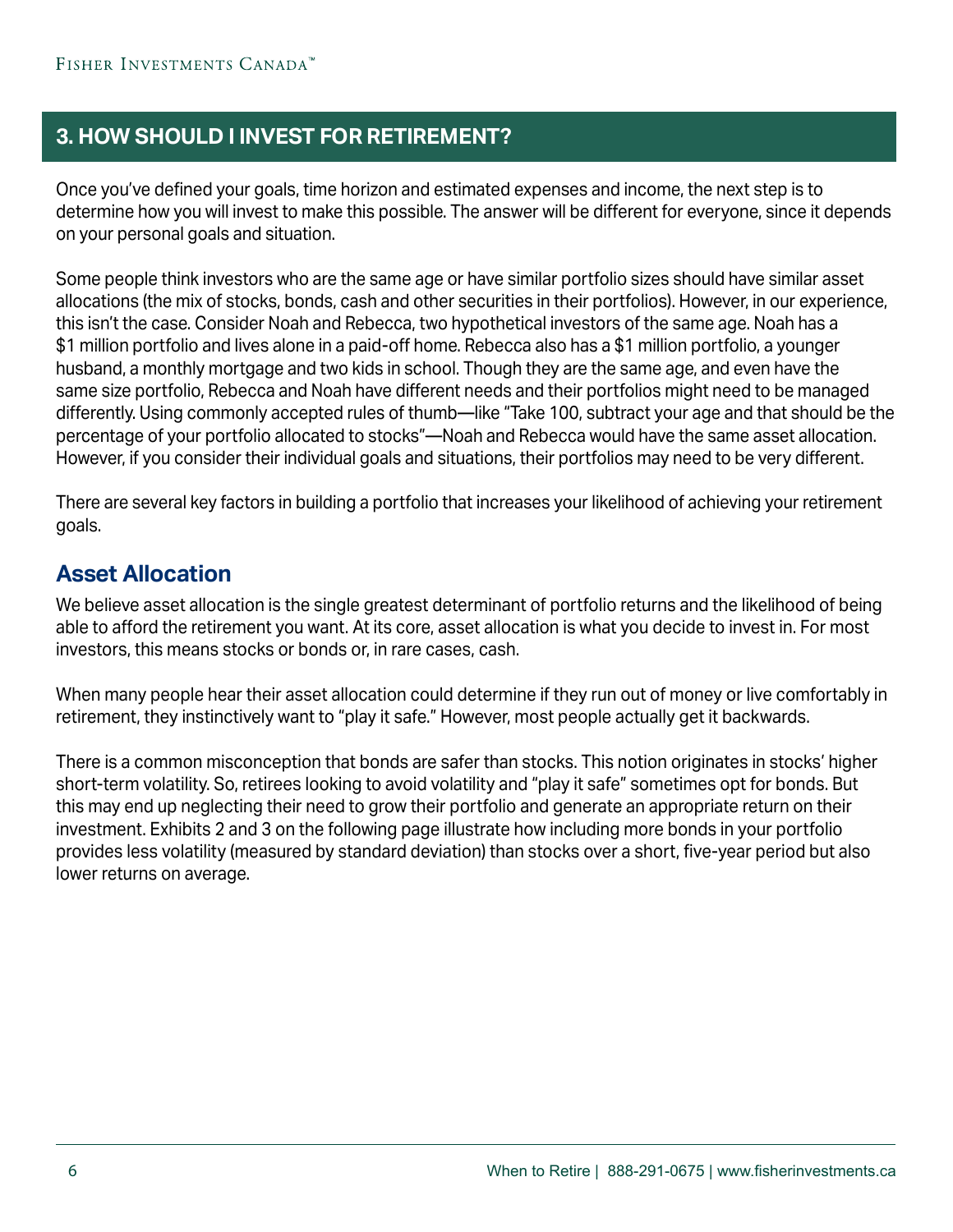

#### **Exhibit 2: 5-Year Rolling Periods**

Stocks actually have had historically lower volatility (standard deviation) on average than bonds over longer time periods. In our view, this means if you have a longer time horizon and require long-term growth to meet your goals, you may need to invest a larger percentage of your portfolio in stocks than you previously considered. This can be especially true when you factor in withdrawals over the course of your retirement.



#### **Exhibit 3: 30-Year Rolling Periods**

*\*Standard Deviation represents the degree of fluctuations in the historical average returns. The risk measure is applied to 5- and 30-year annualised returns in the above charts.*

*Source: Global Financial Data, as of 07/01/2021. 5- and 30-year rolling returns from 31/12/1925 - 31/12/2020. Equity return based on Global Financial Data's World Return Index and is converted to CAD. The World Return Index is based upon GFD calculations of total returns before 1970. These are estimates by GFD to calculate the values of the World Index before 1970 and are not official values. GFD used specified weightings to calculate total returns for the World Index through 1969 and official daily data from 1970 forward. Fixed Income return based on Global Financial Data's Global Total Return Government Bond Index and is converted to CAD. The value of investments and the income from them will fluctuate with world financial markets and international currency exchange rates.*

Fisher Asset Management, LLC does business under this name in Ontario and Newfoundland & Labrador. In all other 7 provinces, Fisher Asset Management, LLC does business as Fisher Investments Canada and as Fisher Investments.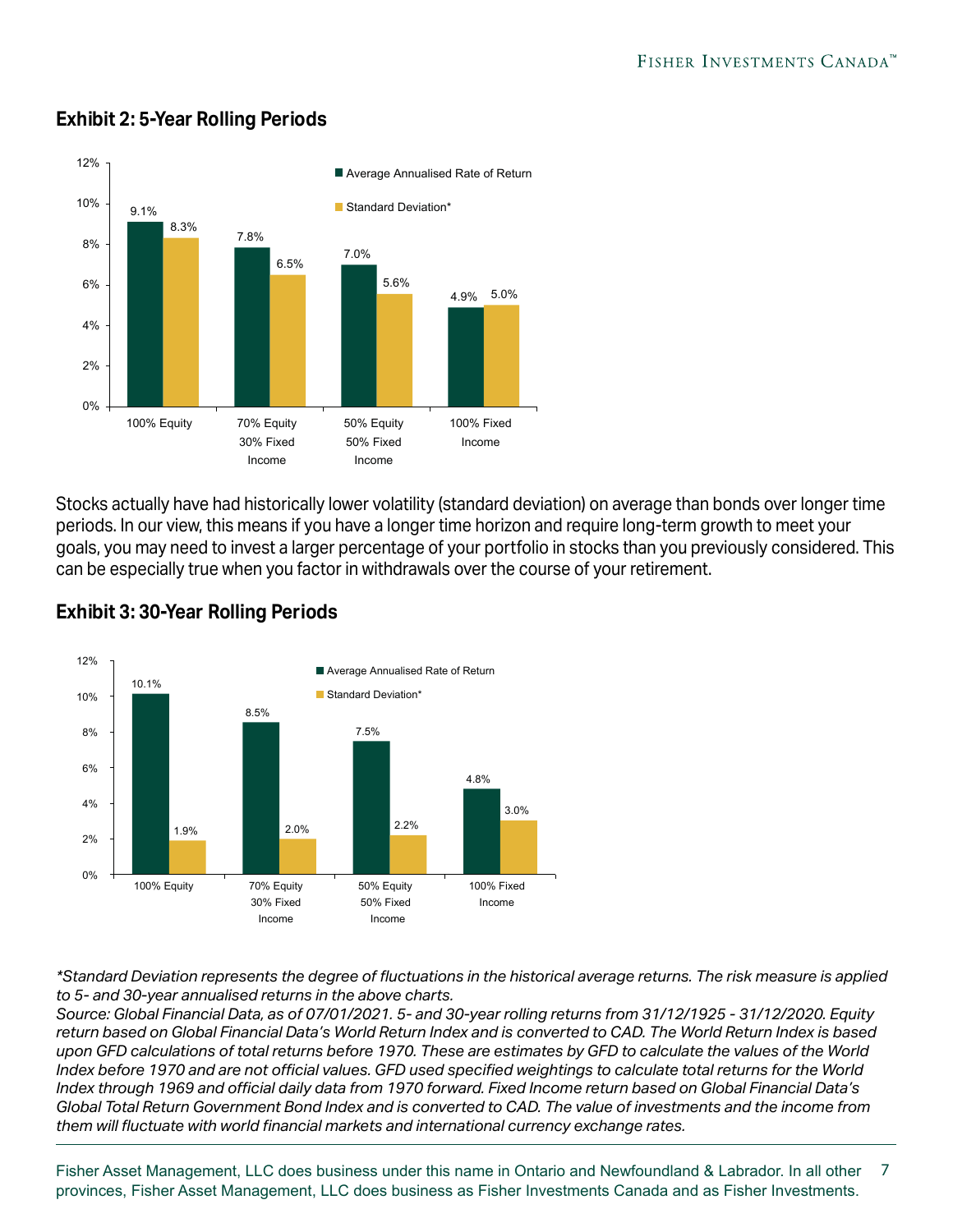If you're withdrawing \$50,000 annually from a \$1,000,000 portfolio, you're more likely to deplete it if your rate of return is too low. You'd need a 5% total rate of return every year just to keep your balance the same—and that's before you factor in inflation. If you're worried about having "safe" investments, consider the danger that lies in running out of money because of a low rate of return over the lifetime of your investments.

#### **Benchmark Selection**

A benchmark is like a road map you use to reach your goals and objectives. It provides a framework to construct a portfolio, manage risk and monitor performance. Many investors focus on absolute performance—if they were up or down. Many others focus on how they are doing relative to their benchmark—if they beat it or lagged it. But a much bigger contributor to long-term success is simply using the right benchmark.

An appropriate benchmark is necessary to measure relative risk and return and should be consistent with your time horizon and your desired long-term rate of return. A properly benchmarked portfolio provides a realistic guide for dealing with various market conditions. A strategic portfolio should be structured to maximize the likelihood of achieving your goals.

In the very long term, we believe all well-constructed broad equity indexes should yield comparable performance. Along the way, different factors affecting benchmark volatility will send each on a different path. One might outperform the others sooner (hypothetical Index 2 in Exhibit 4), and one might underperform its counterparts later (hypothetical Index 3), but in the long run, they should converge to yield roughly similar returns.



#### **Exhibit 4: Hypothetical Benchmark and Investment Time Horizon**

Time

*For illustration purposes only. Not intended to represent any actual indexes or historical periods.*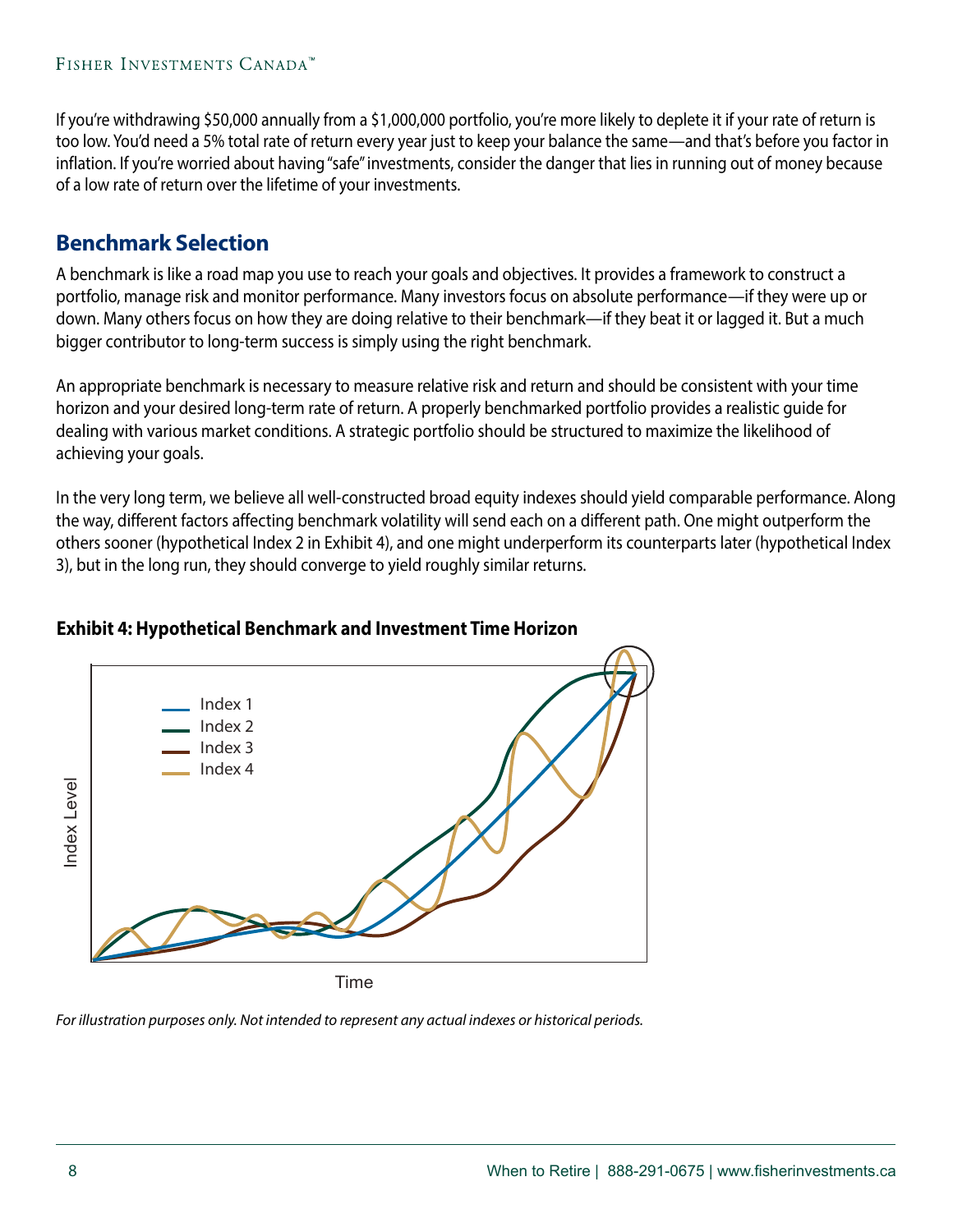#### **Income vs. Cash Flow**

Like many investors, you may plan to draw from your portfolio during retirement to help pay for expenses. It may seem like splitting hairs, but there is a key distinction between income and cash flow. Income is money received and cash flow is simply money coming into and out of your portfolio. As such, income is a subset of cash flow. For example, dividends and bond coupon payments are considered income, and you report them as such on your tax returns. These are two completely acceptable sources of funds. But if you rely solely on them, you might not have enough cash flow for expenses beyond those covered by your non-investment income. On the other hand, selling a security also generates cash flow. When you sell a security, the difference between what you paid for it and what you sold it for is considered a capital gain (or loss).



Note, cash flow withdrawn from your portfolio isn't a bad thing—and can be a very important component of your overall retirement strategy.

Consider: If you have a portfolio of \$1,000,000 growing at 10% a year, and you realize \$100,000 in annual gains, this really isn't any different than a portfolio growing at 5% a year that pays \$50,000 in dividends. The total return (i.e., capital gains + dividends) is the same on a pre-tax basis—and, depending on your situation, selling a security and paying tax on the capital gains may be more tax-efficient than dividend income!



**When it comes to paying for your retirement, you should really only be concerned about the total return of your portfolio and after-tax cash flow—not whether it comes from selling stock or regular income.**

#### **Cash Flow Analysis**

It is critical to understand how withdrawals will impact your portfolio in retirement. Many investors have unrealistic expectations of how much money they'll be able to safely withdraw each year during retirement.

The two following hypothetical scenarios show the impact of different rates of withdrawal on \$1,000,000 portfolios under different asset allocations. These scenarios analyzed 30-year rolling periods based on market returns starting in 1925. All withdrawal amounts are adjusted for inflation to maintain original purchasing power. In these examples, Bob and Jan are approaching retirement age and have the same investment time horizon—30 years. Bob plans to withdraw 10%, or \$100,000 per year in retirement while Jan only needs to take 3%, or \$30,000 per year.

**No assurance can be given that these returns will be achieved. This analysis is for illustrative purposes and should not be treated as a personal recommendation. Investing in equity markets involves risk of loss. Past performance is not a guarantee nor a reliable indicator of future returns.**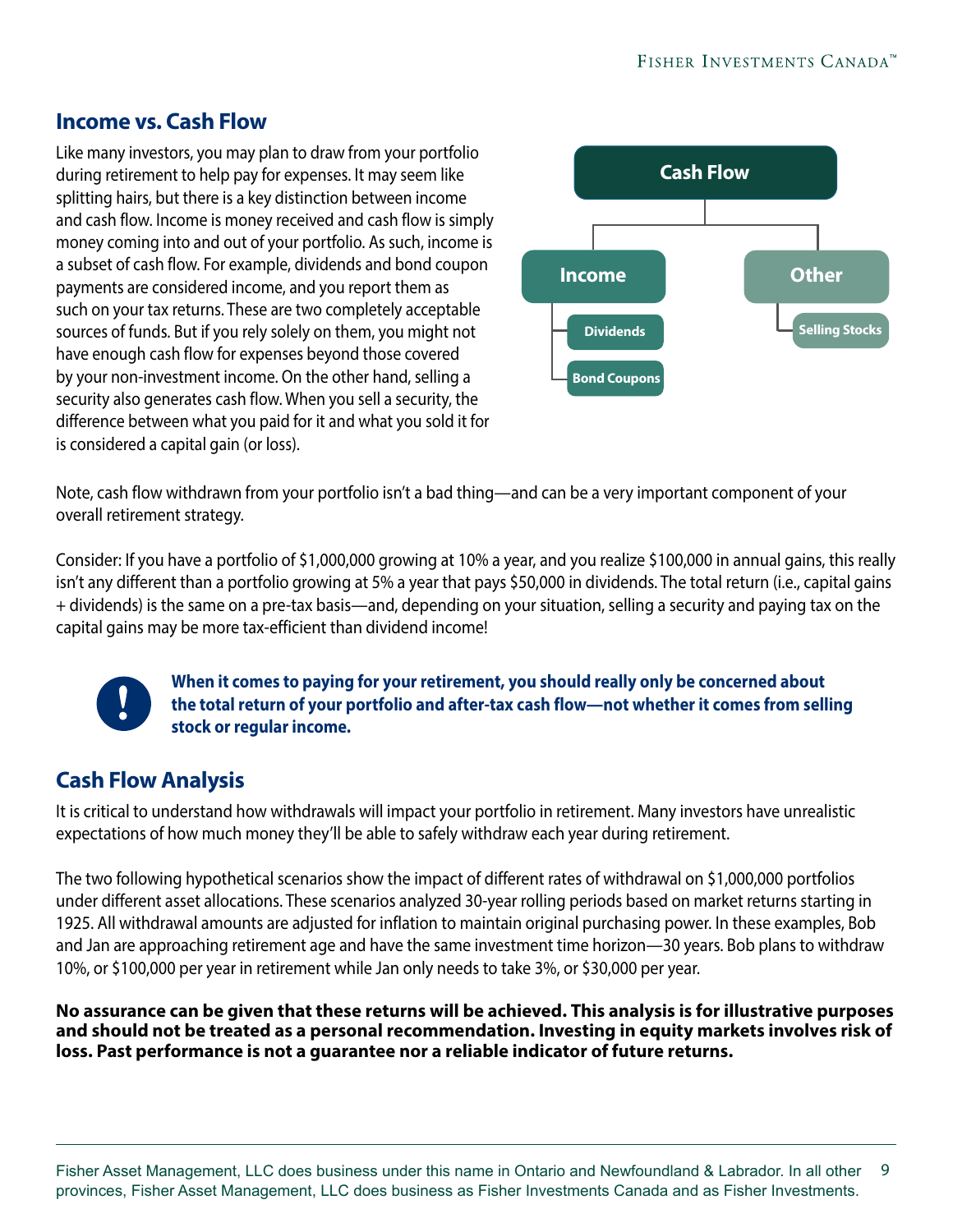When withdrawing 10% annually, the probability of Bob's portfolio lasting for 30 years—let alone growing is very low. Unfortunately, this is true for all three asset allocations as seen in Exhibit 5 (100% stocks, 70% stocks/30% bonds and 50% stocks/50% bonds). Though the portfolio comprising 100% stocks produces the highest probability of asset survival, a 22% chance of not running out of money in retirement is hardly comforting. If Bob—or his partner—has a longer time horizon, Bob may need to consider delaying retirement, reducing his projected spending or both.

# **Exhibit 5: Bob's Portfolio Simulation - 10% Withdrawals\* Scenario #1 - 10% withdrawals**



Conversely, Jan's portfolio shows materially better probabilities of asset survival and growth. In all three asset allocation scenarios, median ending value is higher than the starting value, with 100% stocks showing the best median portfolio growth. Based on these projections, Jan should be able to retire comfortably with her current strategy.



#### **Exhibit 6: Jan's Portfolio Simulation - 3% Withdrawals\***

*\*The analysis uses stock returns based on Global Financial Data's Developed World Return Index and bond returns based on Global Financial Data's Canada 10-year Government Bond Total Return Index. This analysis calculates hypothetical portfolios over 30-year annual rolling periods factoring cash flows and historical market returns. Cash flows are adjusted by 3% annually to account for inflation. Source: Global Financial Data, as of 05/11/2020. Annual Total Returns from 31/12/1925 to 31/12/2019.*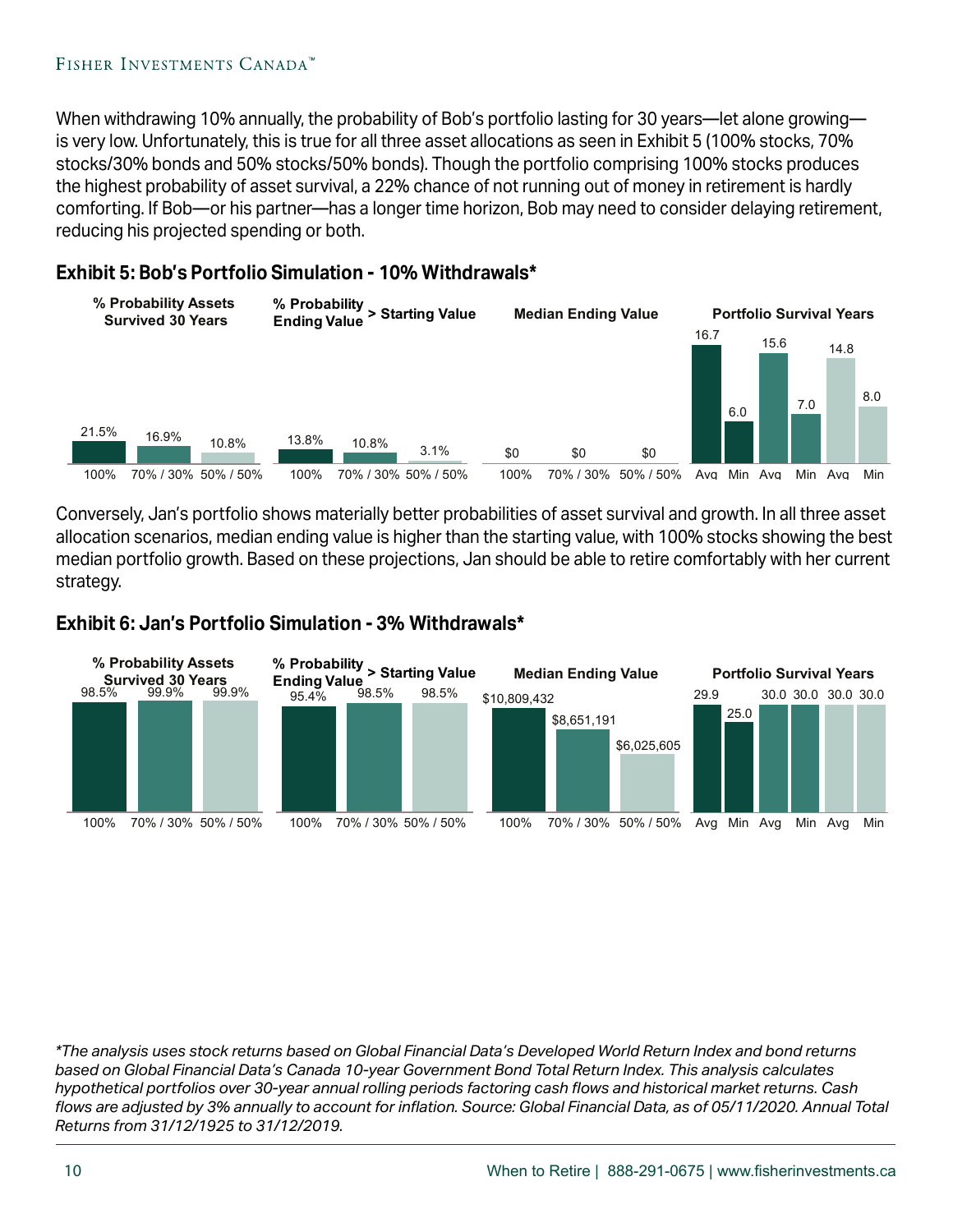#### **4. WHEN CAN I RETIRE?**

You'll be ready to dig into this question once you've answered some of the questions posed previously:

- What are your goals?
- How long will you need your money to work for you?
- What are your expected expenses and income in retirement?
- What asset allocation and benchmark are best, given your situation?

At this point, you can estimate the level of cash flow you can sustainably withdraw from your portfolio in retirement. Once your portfolio is able to provide a sufficient level of cash flow to meet your needs over your anticipated time horizon, you can realistically consider retiring.

Achieving financial retirement readiness may require trade-offs, such as accepting more short-term volatility in your portfolio to achieve higher long-term average returns. Importantly, in order to meet your investing goals, you'll need to be clear about what you can afford. It's not advisable to risk depleting your portfolio for non-essential spending. This isn't to say helping family with university expenses or going on vacation is off the table; rather, you need to realistically budget in the context of your overall goals, cash-flow needs and return expectations.

It's also helpful to be clear with yourself and others about how much you can spend. Remember, by regularly withdrawing a higher percentage of your overall portfolio each year, you may be greatly increasing your risk of depleting your assets over time.

Retirement planning is a process. But, if you start today, you can begin asking questions that will help you gain clarity about your future. By using this framework, you can determine your goals, estimate your retirement expenses and income, and consider how you will invest to achieve your long-term goals. Finally, Fisher Investments Canada may be able to help you achieve your financial goals in retirement by helping you stay disciplined and providing resources and services along the way. Remember, there is no universal right answer for the ideal retirement age or portfolio size—there is only the answer that's right for you.

### **Still have questions? Not sure what's best for you? Need help getting started?**

Fisher Investments Canada has helped thousands of investors—each with unique goals and objectives—plan for retirement. If you want an experienced financial professional to review your portfolio and financial goals, we urge you to call us at 888-291-0675 for a complimentary evaluation.\*

*\*For qualified investors with \$500,000 or more in investable assets.*

Fisher Asset Management, LLC does business under this name in Ontario and Newfoundland & Labrador. In all other 11 provinces, Fisher Asset Management, LLC does business as Fisher Investments Canada and as Fisher Investments.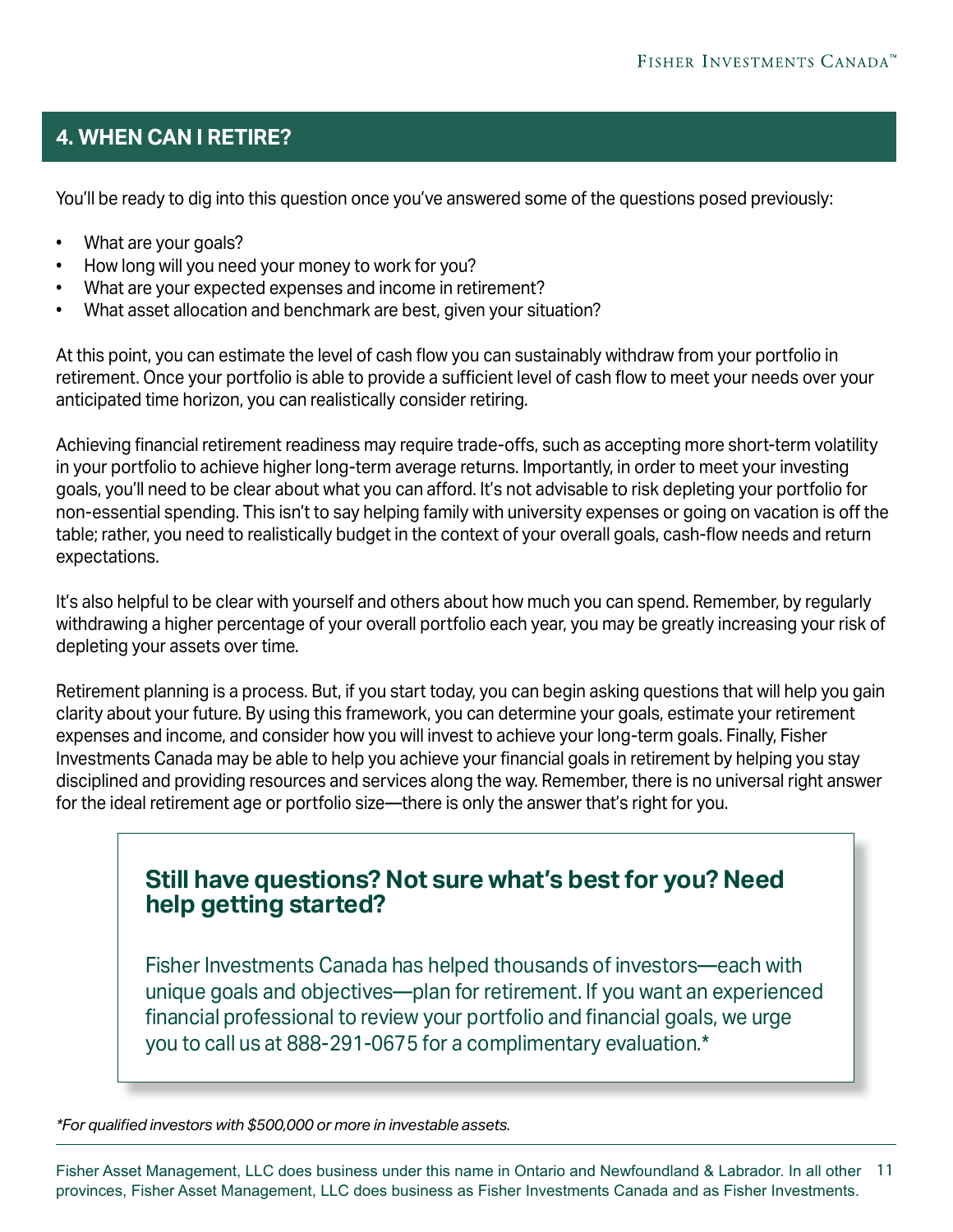# From the moment you become a client, we put you first.

We are dedicated to helping investors like you reach their long-term financial goals and live comfortably in retirement. As a fiduciary, we are obligated to put our clients' interests first, but our values, structure and focus on you go even further:

#### **Fees Aligned With Your Interests**

Our fee structure is transparent and helps tie our incentives directly to your success. We charge a simple fee based on the assets we manage for you. We do not make money on trading commissions or by selling investment products for a commission—common conflicts of interest in the rest of the financial services industry.

#### **A Tailored Approach**

We create a personalised portfolio tailored to your unique situation: your financial goals, wants, needs, health, family and lifestyle. And on an ongoing basis, we work with you to understand changes in your life or financial situation that may impact your investment plan.

#### **Unparalleled Service**

Your dedicated Investment Counsellor is here to serve you, not sell to you. Your Investment Counsellor is well versed in your financial goals and helps you stay on track with your investment plan. She or he calls you to make sure you understand what we're doing in your portfolio and why. Our financial planning, educational resources and live client events also help you understand challenging and oftentimes-unpredictable markets.

#### **Investment Experience**

We have been working to make the financial services industry a better place for investors since 1979. Today, we apply that experience in helping more than 80,000 clients around the world reach their longterm goals.\* Led by our founder Ken Fisher, our Investment Policy Committee—the primary decisionmakers for your portfolio—has 140+ combined years of industry experience. Moreover, the *Financial Times* named us a Top Registered Investment Adviser seven years in a row.\*\*



#### *\*As of 31/12/2020. Includes Fisher Investments and subsidiaries.*

*\*\*Fisher Investments named* Financial Times *Top 300 US-Based Financial Adviser (RIAs) from 2014 to 2020. The*  Financial Times (FT) *invites Registered Investment Advisers that meet certain criteria to apply to be considered for the Top 300 Financial Adviser List. Applicants are graded on six broad factors: assets under management (AUM), asset growth, years in operation, industry certifi cations of key employees, online accessibility and compliance record. Neither*  Fisher Investments nor its affiliates pay to be considered and selected for this award.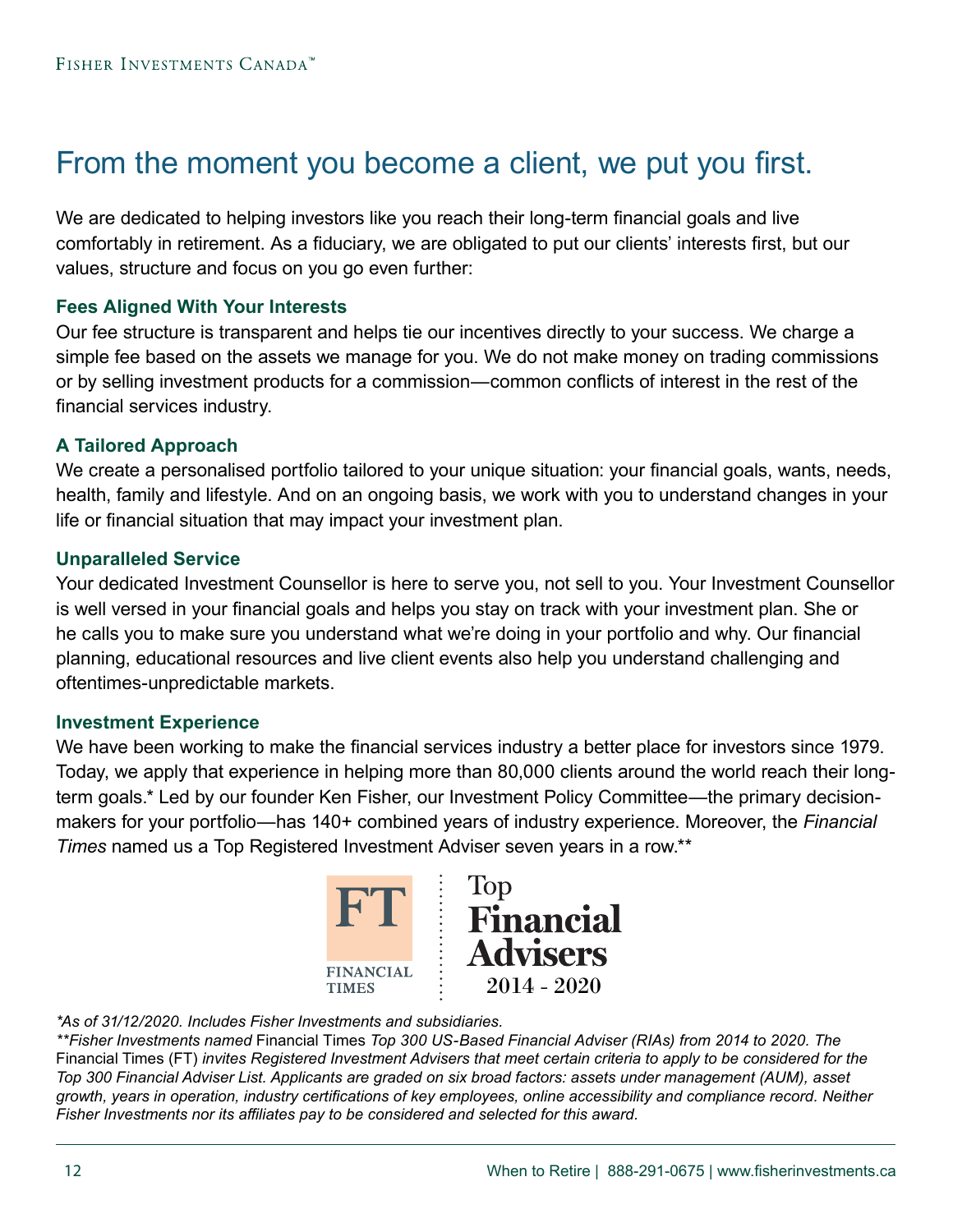# Simply put, we do better when you do better.

| <b>Fisher Investments</b>                                                                              | <b>Some Money Managers</b>                          |
|--------------------------------------------------------------------------------------------------------|-----------------------------------------------------|
| $\sqrt{}$ Tailors your portfolio to your goals and needs $\mathbb{R}$ Provide cookie-cutter portfolios |                                                     |
| $\sqrt{\ }$ Calls regularly to keep you informed                                                       | $\times$ Only call when they have something to sell |
| $\checkmark$ Charges one simple, straightforward fee                                                   | $\times$ Sell high-commission investment products   |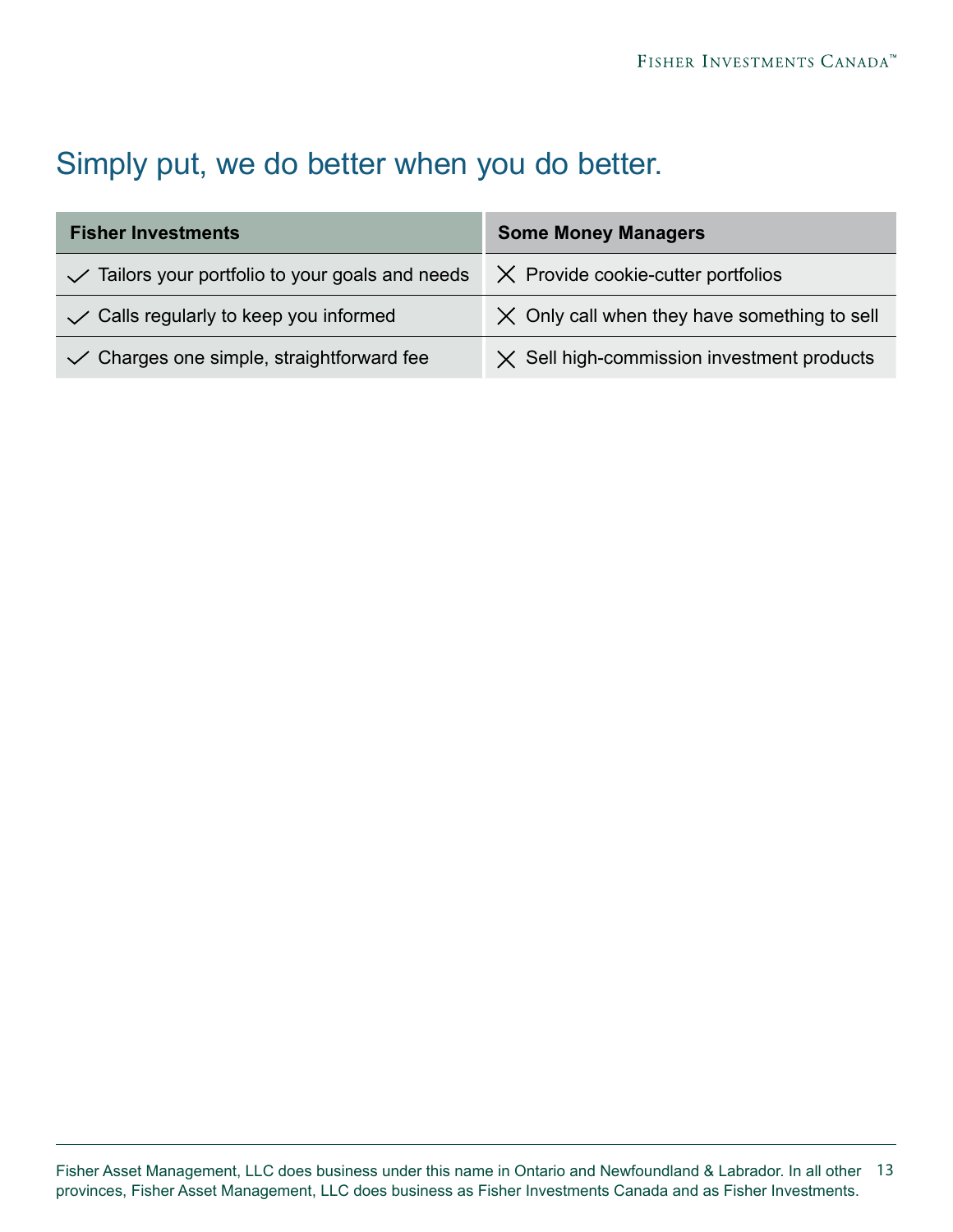#### FISHER INVESTMENTS CANADA<sup>™</sup>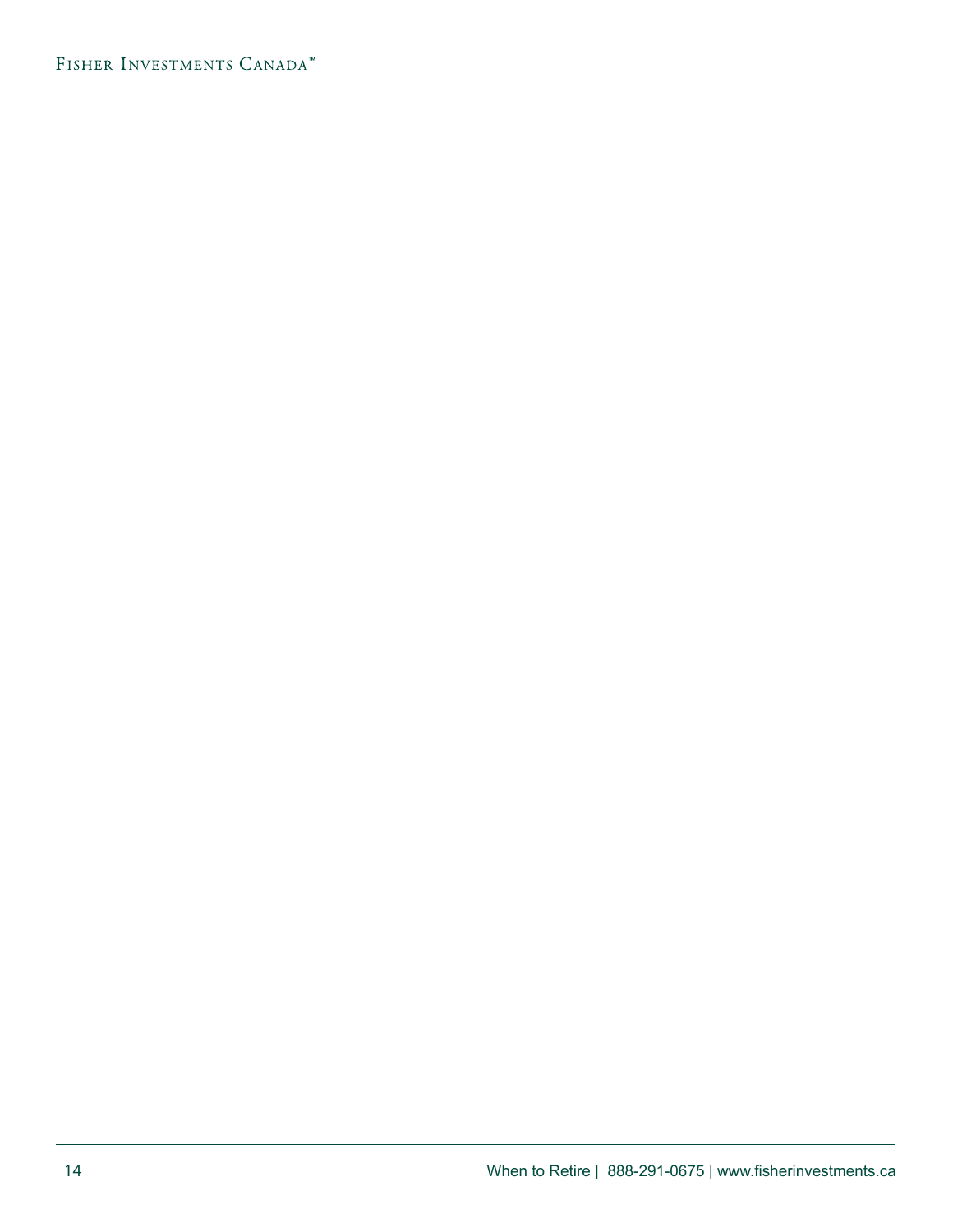Fisher Asset Management, LLC does business under this name in Ontario and Newfoundland & Labrador. In all other 15 provinces, Fisher Asset Management, LLC does business as Fisher Investments Canada and as Fisher Investments.